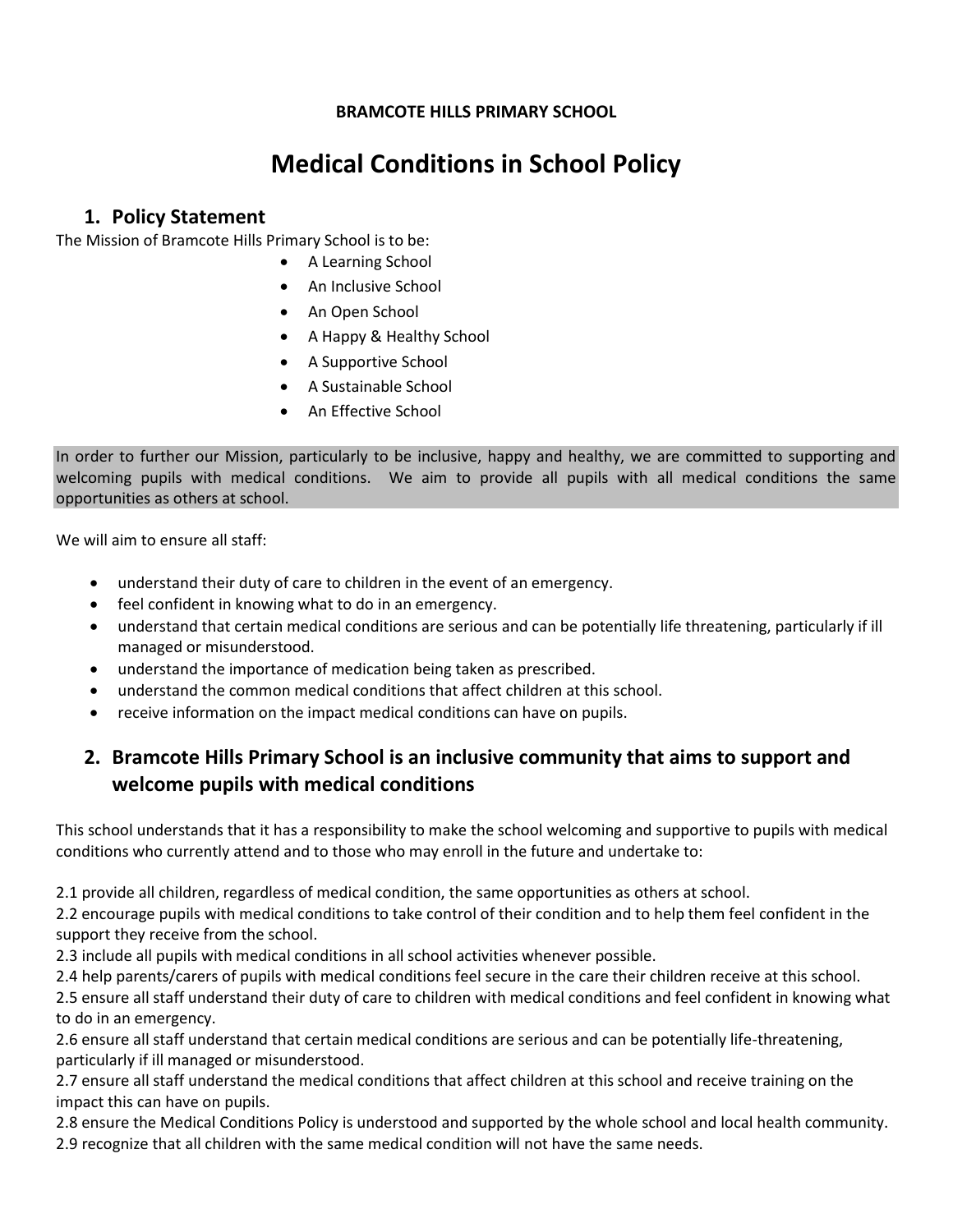## **3. This school's medical conditions policy has been drawn up in consultation with a wide range of local key stakeholders within both the school and health settings**

Stakeholders include pupils, parents, school nurse, school staff, governors, the school employer and relevant local health services.

## **4. The medical conditions policy is supported by a clear communication plan for staff, parents and other key stakeholders to ensure its full implementation**

Pupils, parents, relevant local healthcare staff, and other external stakeholders are informed of and reminded about the medical conditions policy through clear communication channels.

## **5. For children attending this school, all staff understand and are trained in managing relevant conditions and what to do in an emergency**

All school staff, including temporary or supply staff, are aware of the medical conditions at this school and understand their duty of care to pupils in an emergency.

All staff receive training in managing conditions and in what to do in an emergency and this is refreshed at least once a year.

All children with a medical condition at this school have a Health Care Plan (HP), which explains what help they need on a daily basis and in an emergency. The HP will accompany a pupil should they need to attend hospital. Parental permission will be sought and recorded in the HP for sharing the HP within emergency care settings.

## **6. All staff understand and are trained in the school's general emergency procedures**

All staff, including temporary or supply staff, know what action to take in an emergency and receive updates at least yearly.

If a pupil needs to attend hospital parents will be notified immediately and a member of staff (preferably known to the pupil) will stay with them until a parent arrives, or accompany the child taken to hospital by ambulance.

Permission has usually been given by parents, on admission, for a child to be transported to hospital, a surgery or home in a staff member's car, if this is agreed to be the most suitable method. The child will always travel in the rear seats, using a school booster seat if necessary, and be accompanied by an additional member of staff.

## **7. The school has clear guidance on the administration of medication at school (See: Medicines in School Policy – Staff Handbook)**

The school understands the importance of medication being taken and care received as detailed in the pupil's HP.

This school will make sure that there are several members of staff who have been trained to administer the medication and meet the care needs of an individual child. This includes escort staff for home to school transport if necessary. This school will ensure that there are sufficient numbers of staff trained to cover any absences, staff turnover and other contingencies. This school's governing body has made sure that there is the appropriate level of insurance and liability cover in place.

This school will not give medication (prescription or non-prescription) to a child under 16 without a parent's written consent expect in exceptional circumstances, and every effort will be made to encourage the pupil to involve their parent, while respecting their confidentiality.

Medical Conditions at School **policy** 2 When administering medication, for example pain relief, this school will check the maximum dosage and when the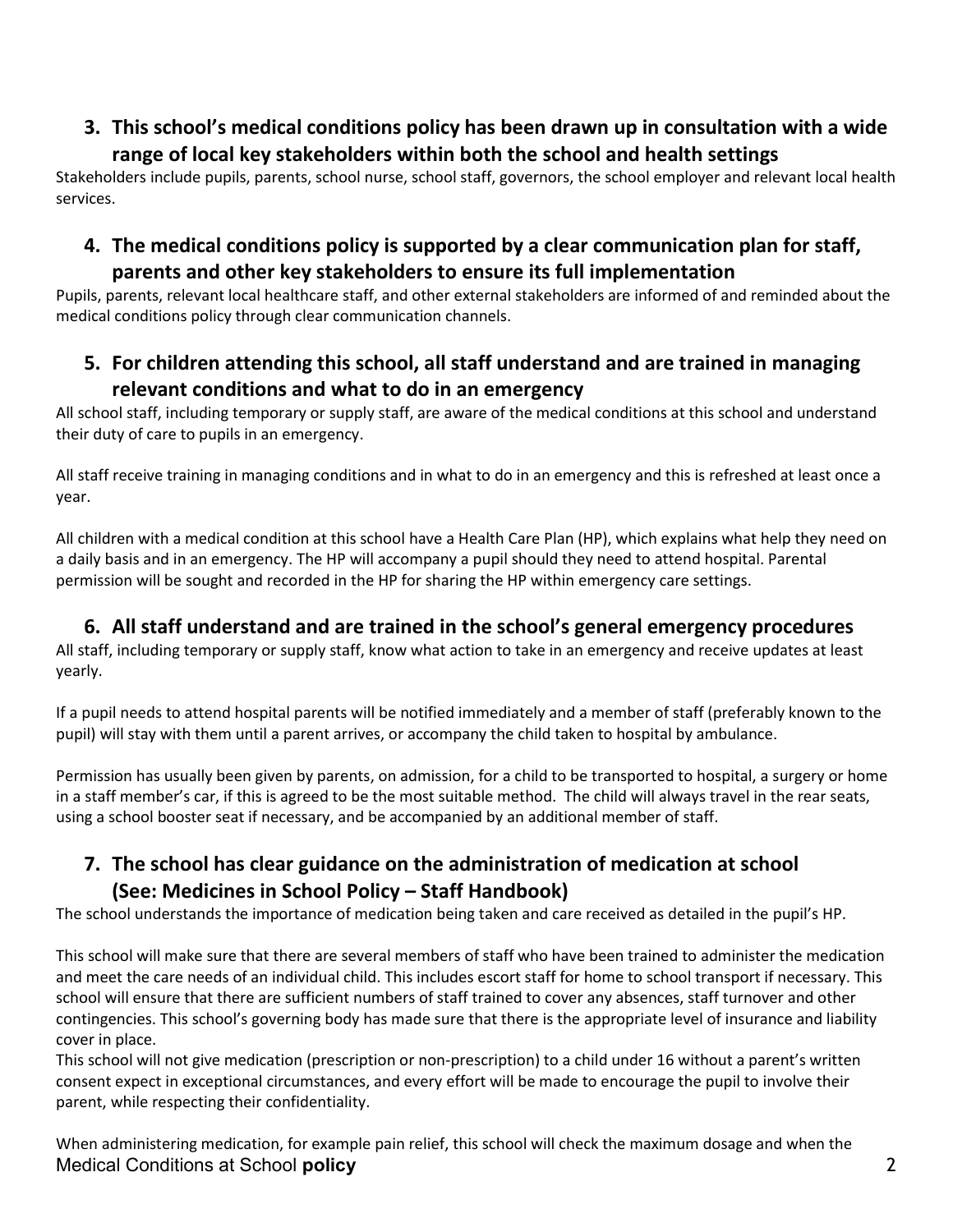previous dose was given. Parents will be informed. This school will not give a pupil under 16 aspirin unless prescribed by a doctor.

This school will make sure that a trained member of staff is available to accompany a pupil with a medical condition on an off-site visit, including overnight stays.

Parents at this school understand that they should let the school know immediately if their child's needs change.

If a pupil misuses their medication, or anyone else's, their parent will be informed as soon as possible and the school's disciplinary procedures followed.

### **8. This school has clear guidance on the storage of medication at school**

This school makes sure that all staff understand what constitutes an emergency for an individual child and makes sure that emergency medication/equipment is readily available wherever the child is in the school and on off-site activities, and is not locked away. Pupils may carry out their emergency medication with them if they wish/this is appropriate.

Pupils may carry their own medication/equipment, or they should know exactly where to access it.

Pupils can carry controlled drugs if they are competent, otherwise this school will keep controlled drugs stored securely, but accessibly, with only named staff having access. Staff at this school can administer a controlled drug to a pupil once they have had specialist training.

This school will make sure that all medication is stored safely, and that pupils with medical conditions know where they are at all times and have access to them immediately.

This school will store medication that is in date and labelled in its original container where possible, in accordance with its instructions. The exception to this is insulin, which though must still be in date, will generally also be supplied in an insulin injector pen or a pump with a shelf life of 28 days.

Parents are asked to collect all medications/equipment at the end of the school term, and to provide new and in-date medication at the start of each term or as required.

The school disposes of needles and other sharps in line with local policies. Sharps boxes are kept securely at school and will accompany a child on off-site visits. They are collected and disposed of in line with local authority procedures.

### **9. This school has clear guidance about record keeping**

Parents at this school are asked if their child has any medical conditions on the enrolment form.

This school uses a HP to record the support an individual pupil needs around their medical condition. The HP is developed with the pupil (where appropriate), parent, school staff, specialist nurse (where appropriate) and relevant healthcare services.

This school has a centralized register of HPs, and an identified member of staff has the responsibility for this register.

HPs are regularly reviewed at least every year, or whenever the pupil's needs change, with input from parents and, where required, from a specialist nurse or relevant healthcare service.

The pupil (where appropriate), parents, specialist nurse (where appropriate) and relevant healthcare services hold a copy of the HP. Other school staff are made aware of and have access to the HP for the pupils in their care.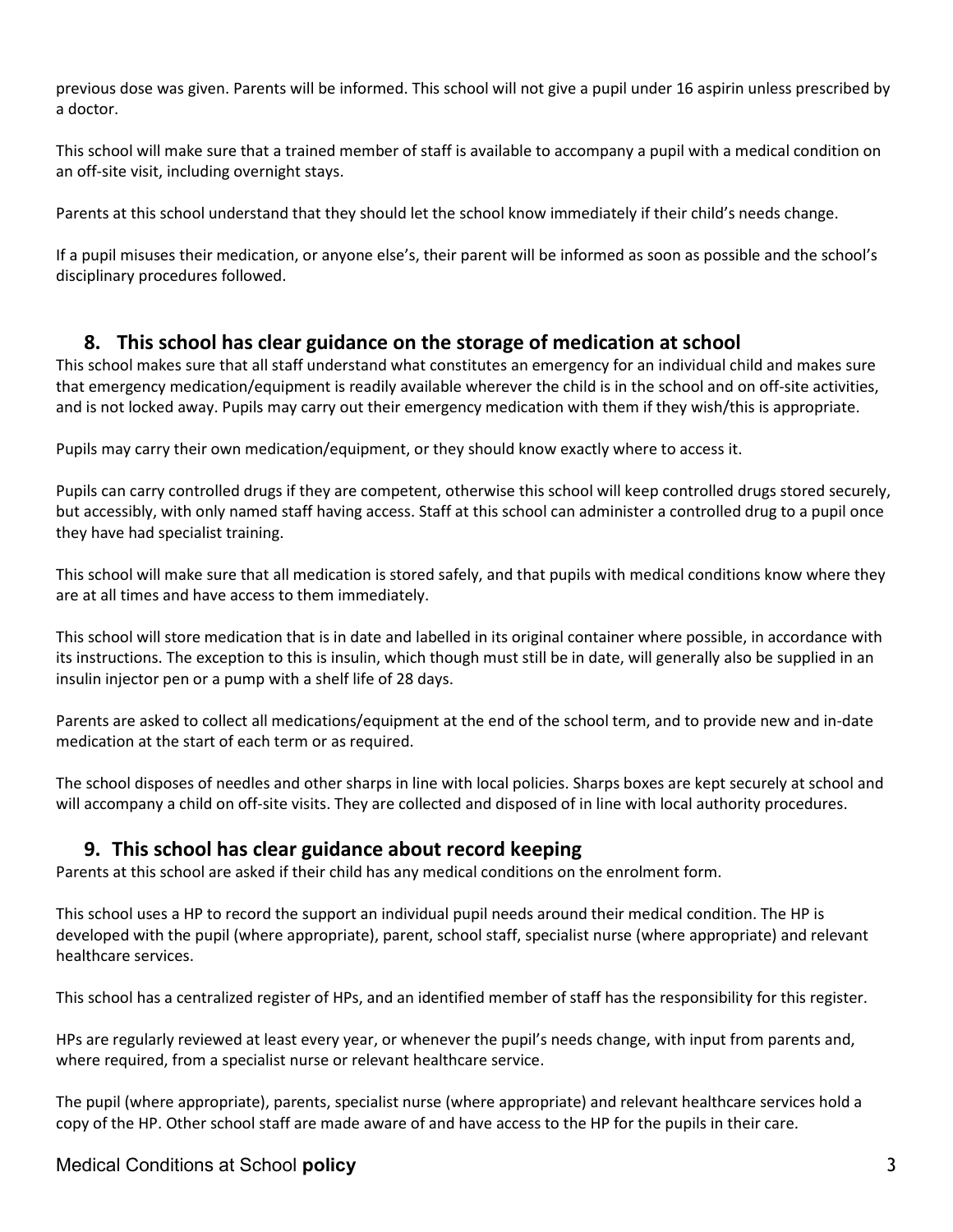This school makes sure that the pupil's confidentiality is protected.

This school seeks permission from parents before sharing any medical information with any other party.

This school meets with the pupil (where appropriate), parent, specialist nurse (where appropriate) and relevant healthcare services prior to any overnight or extended day visit to discuss and make a plan for any extra care requirements that may be needed. This is recorded in the pupil's HP which accompanies them on the visit.

This school keeps an accurate record of all medication administered, including the dose, time, date and supervising staff.

This school makes sure that all staff providing support to a pupil have received suitable training and ongoing support, to make sure that they have confidence to provide the necessary support and they fulfill the requirements set out in the pupil's HP. This should be provided by the specialist nurse/school nurse/other suitably qualified healthcare professional and/or the parent. The specialist nurse/school nurse/other suitably qualified healthcare professional will confirm their competence, and this school keeps an up-to-date record of all training undertaken and by whom.

## **10.This school ensures that the whole school environment is inclusive and favourable to pupils with medical conditions. This includes the physical environment, as well as social, sporting and educational activities**

This school is committed to providing a physical environment accessible to pupils with medical conditions and pupils are consulted to ensure this accessibility. This school is also committed to an accessible physical environment for out-ofschool activities.

This school makes sure the needs of pupils with medical conditions are adequately considered to ensure their involvement in structured and unstructured activities, extended school activities and residential visits.

All staff are aware of the potential social problems that pupils with medical conditions may experience and use this knowledge, alongside the school's bullying policy, to help prevent and deal with any problems. They use opportunities such as PSHE and science lessons to raise awareness of medical conditions to help promote a positive environment.

This school understands the importance of all pupils taking part in physical activity and that all relevant staff make appropriate adjustments to physical activity sessions to make sure they are accessible to all pupils. This includes out-ofschool clubs and team sports.

This school understands that all relevant staff are aware that pupils should not be forced to take part in activities if they are unwell. They should also be aware of pupils who have been advised to avoid/take special precautions during activity, the potential triggers for a pupil's medical condition when exercising and how to minimize these.

This school makes sure that pupils have the appropriate medication/equipment/food with them during physical activity.

This school makes sure that pupils with medical conditions can participate fully in all aspects of the curriculum and enjoy the same opportunities at school as any other child, and that appropriate adjustments and extra support are provided.

All school staff understand that frequent absences, or symptoms, such as limited concentration and frequent tiredness, may be due to a pupil's medical condition. This school will not penalize pupils for their attendance if their absences relate to their medical condition.

This school will refer pupils with medical conditions who are finding it difficult to keep up educationally to the SENCO,

### Medical Conditions at School **policy** 4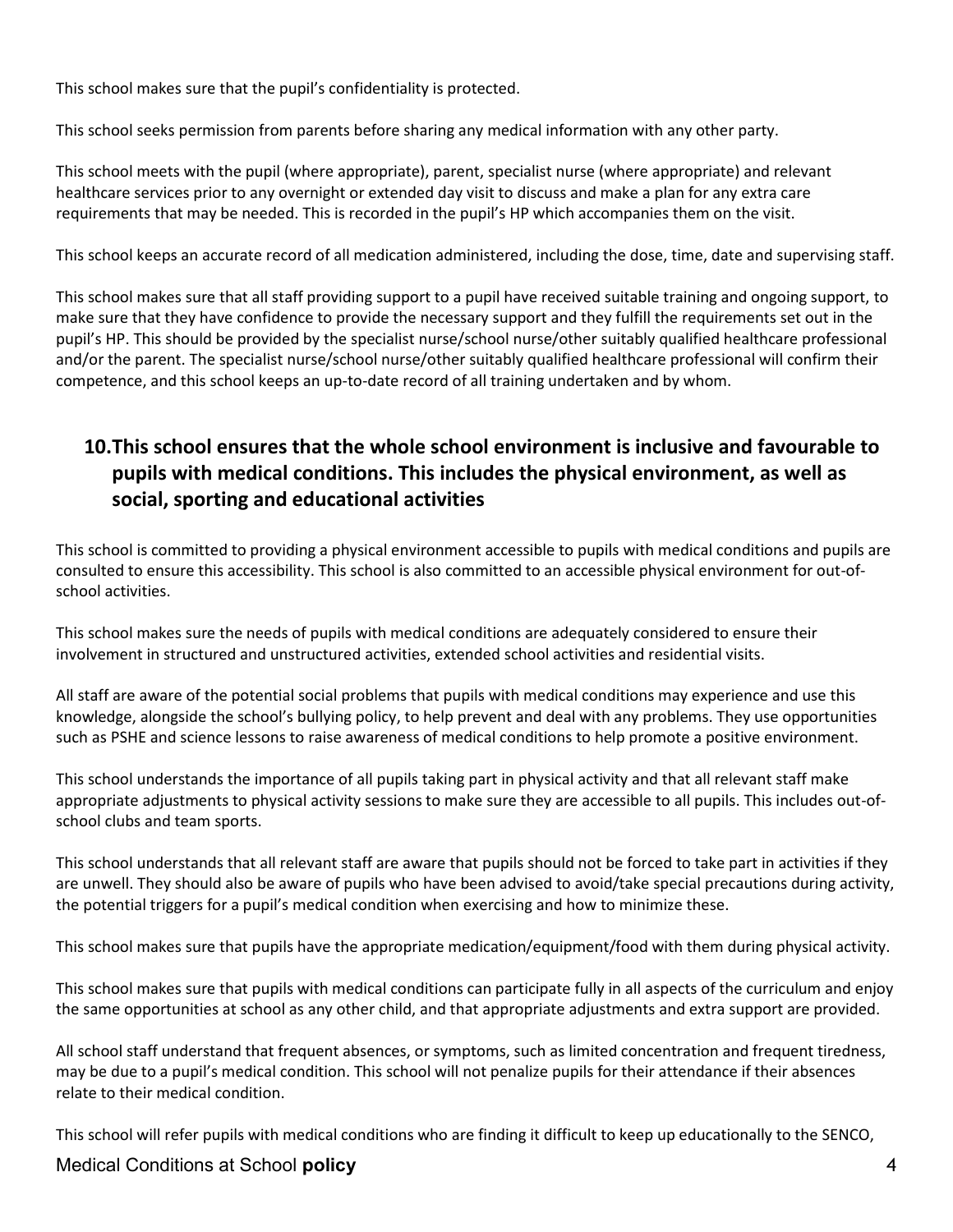who will liaise with the pupil (where appropriate), parent and the pupil's healthcare professional.

Pupils at this school learn what to do in an emergency.

This school makes sure that a risk assessment is carried out before any out-of-school visit, including work experience and educational placements. The needs of pupils with medical conditions are considered during this process and plans are put in place for any additional medication, equipment or support that may be required.

## **11. This school is aware of the common triggers that can make medical conditions worse or can bring on an emergency. The school is actively working towards reducing or eliminating these health and safety risks and has a written schedule of reducing specific triggers to support this**

This school is committed to identifying and reducing triggers both at school and on out-of-school visits.

School staff have been given training and written information on medical conditions, which includes avoiding/reducing exposure to common triggers. It has a list of the triggers for pupils with medical conditions at this school, has a trigger reduction schedule and is actively working towards reducing/eliminating these health and safety risks.

The HP details an individual pupil's triggers and details how to make sure the pupil remains safe throughout the whole school day and on out-of-school activities. Risk assessments are carried out on all out-of-school activities, taking into account the needs of pupils with medical needs.

This school reviews all medical emergencies and incidents to see how they could have been avoided, and changes school policy to these reviews.

## **12.Each member of the school and health community knows their roles and responsibilities in maintaining an effective medical conditions policy**

This school works in partnership with all interested and relevant parties including the school's governing body, all school staff, parents, community healthcare professionals and pupils to ensure the policy is planned, implemented and maintained successfully.

The following roles and responsibilities are used for the medical conditions policy at this school. These roles are understood and communicated regularly.

### **Governing Body has a responsibility to:**

+ ensure the health and safety of their employees and anyone else on the premises or taking part in school activities (this includes all pupils).

- + ensure health and safety policies and risk assessments are inclusive of the needs of pupils with medical conditions
- + make sure the medical conditions policy is effectively monitored and evaluated and regularly updated
- + provide indemnity for staff who volunteer to administer medication to pupils with

medical conditions.

#### **The head teacher has a responsibility to:**

+ ensure the school is inclusive and welcoming and that the medical conditions policy is in line with local and national guidance and policy frameworks

- + liaise between interested parties including pupils, school staff, parents and medical professionals
- + ensure the policy is put into action, with good communication of the policy to all
- + ensure every aspect of the policy is maintained

### Medical Conditions at School **policy** 5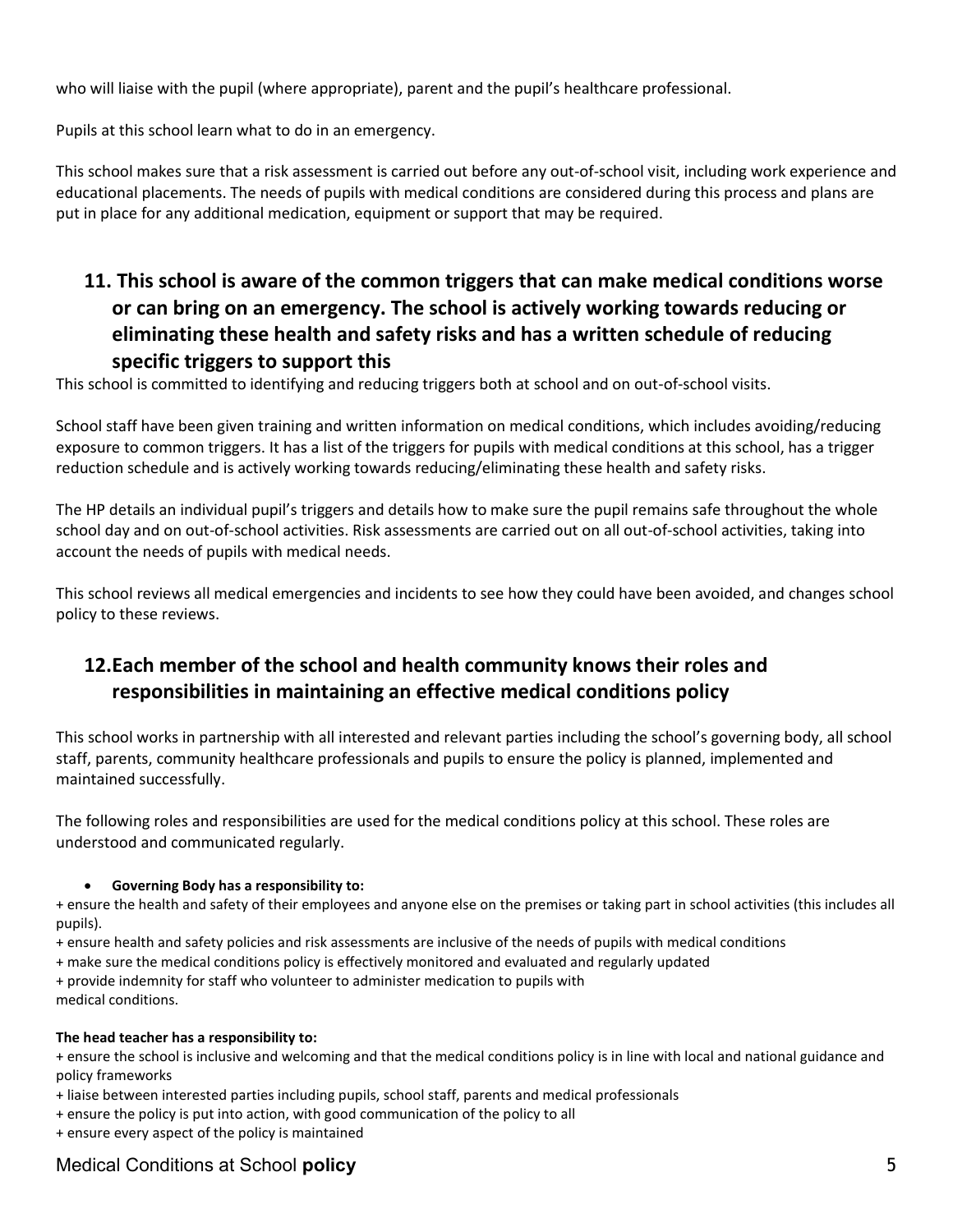+ ensure that information held by the school is accurate and up to date and that there are good information sharing systems in place using pupils' Healthcare Plans

- + ensure pupil confidentiality
- + assess the training and development needs of staff and arrange for them to be met
- + ensure all supply teachers and new staff know the medical conditions policy
- + delegate a staff member to check the expiry date of medicines kept at school and maintain the school medical conditions register
- + monitor and review the policy at least once a year, with input from pupils, parents, staff and external stakeholders
- + update the policy at least once a year according to review recommendations and recent local and national guidance and legislation
- + report back to all key stakeholders about implementation of the medical conditions policy.

#### **All staff at this school have a responsibility to:**

+ be aware of the potential triggers, signs and symptoms of common medical conditions and know what to do in an emergency and daily to prevent an emergency

- + understand the school's medical conditions policy
- + know which pupils in their care have a medical condition and be familiar with the content of the pupil's Healthcare Plan
- + allow all pupils to have immediate access to their emergency medication
- + maintain effective communication with parents including informing them if their child has been unwell at school
- + ensure pupils who carry their medication with them have it when they go on a school visit or out of the classroom
- + be aware of pupils with medical conditions who may be experiencing bullying or need extra social support

+ understand the common medical conditions and the impact it can have on pupils (pupils should not be forced to take part in any activity if they feel unwell)

- + ensure all pupils with medical conditions are not excluded unnecessarily from activities they wish to take part in
- + ensure pupils have the appropriate medication or food with them during any exercise and are allowed to take it when needed.

#### **Teaching staff at this school have a responsibility to:**

- + ensure pupils who have been unwell catch up on missed school work
- + be aware that medical conditions can affect a pupil's learning and provide extra help when pupils need it

+ liaise with parents, the pupil's healthcare professionals, special educational needs coordinator and welfare officers if a child is falling behind with their work because of their condition

+ use opportunities such as PSHCE and other areas of the curriculum to raise pupil awareness about medical conditions.

#### **The school nurse at this school has a responsibility to:**

- + help update the school's medical conditions policy
- + help provide regular training for school staff in managing the most common medical conditions at school
- + provide information about where the school can access other specialist training.

#### **Special educational needs coordinators at this school have the responsibility to:**

- + help update the school's medical condition policy
- + know which pupils have a medical condition and which have special educational needs because of their condition
- + ensure pupils who have been unwell catch up on missed schoolwork

+ ensure teachers make the necessary arrangements if a pupil needs special consideration or access arrangements in exams or course work.

#### **Individual doctors and specialist healthcare professionals caring for pupils who attend this school, have a responsibility to:**

+ complete the pupil's Healthcare Plans provided by parents

+ where possible, and without compromising the best interests of the child, try to prescribe medication that can be taken outside of school hours

+ offer every child or young person (and their parents) a written care/self-management plan to ensure children and young people know how to self-manage their condition

+ ensure the child or young person knows how to take their medication effectively

+ ensure children and young people have regular reviews of their condition and their medication

+ provide the school with information and advice regarding individual children and young people with medical conditions (with the consent of the pupil and their parents)

+ understand and provide input in to the school's medical conditions policy.

### Medical Conditions at School **policy** 6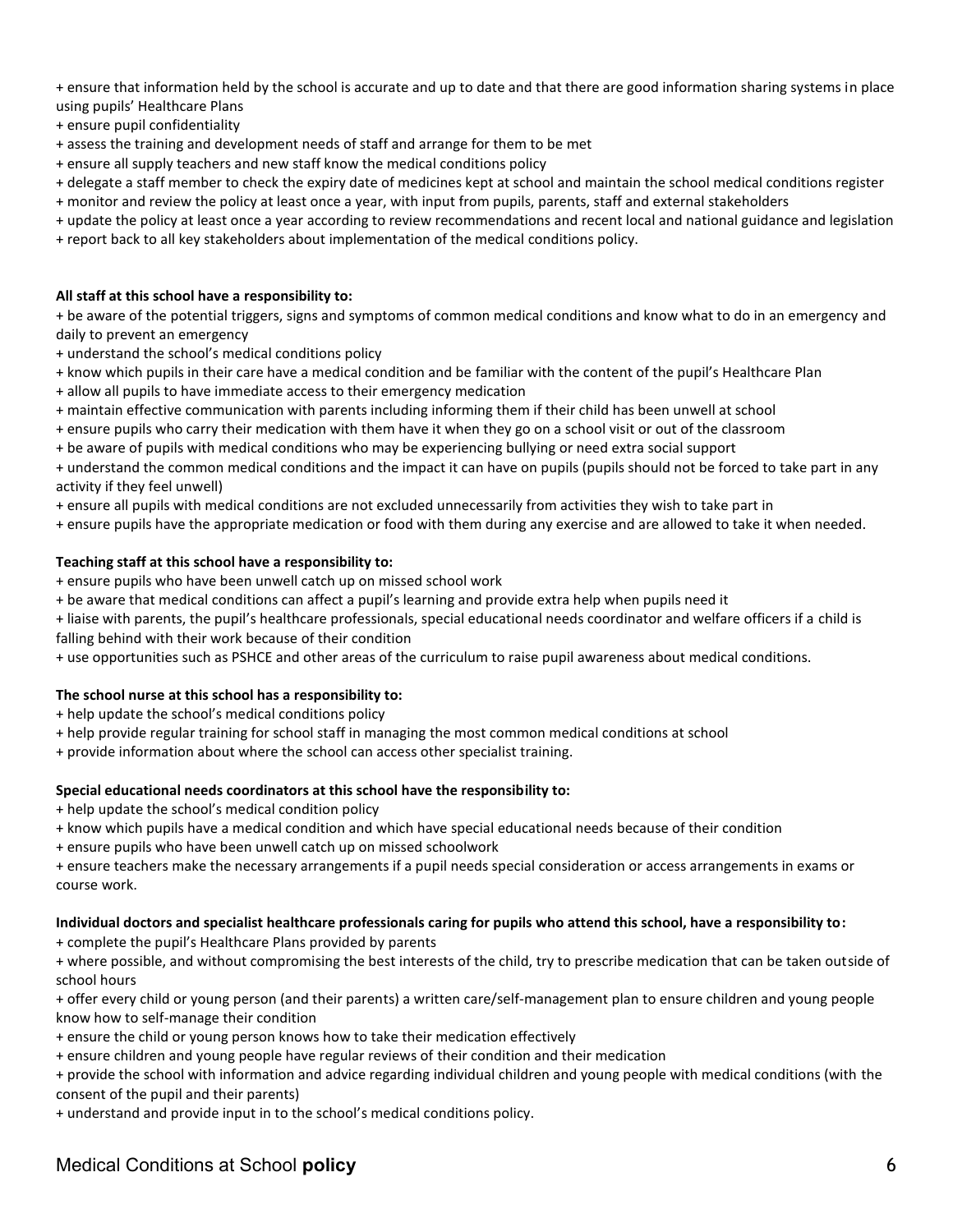#### Pupils

#### **The pupils at this school have a responsibility to:**

- + treat other pupils with and without a medical condition equally
- + tell their parents, teacher or nearest staff member when they are not feeling well
- + let a member of staff know if another pupil is feeling unwell
- + treat all medication with respect
- + know how to gain access to their medication in an emergency
- + if mature and old enough, know how to take their own medication and to take it when they need it
- + ensure a member of staff is called in an emergency situation.

#### Parents and Carers

#### **The parents of a child at this school have a responsibility to:**

- + tell the school if their child has a medical condition
- + ensure the school has a complete and up-to-date Healthcare Plan for their child
- + inform the school about the medication their child requires during school hours

+ inform the school of any medication their child requires while taking part in visits, outings or field trips and other out-of-school activities

- + tell the school about any changes to their child's medication, what they take, when, and how much
- + inform the school of any changes to their child's condition
- + ensure their child's medication and medical devices are labelled with their child's full name
- + provide the school with appropriate spare medication labelled with their child's name
- + ensure that their child's medication is within expiry dates
- + keep their child at home if they are not well enough to attend school
- + ensure their child catches up on any school work they have missed
- + ensure their child has regular reviews about their condition with their doctor or specialist healthcare professional

+ ensure their child has a written care/self-management plan from their doctor or specialist healthcare professional to help their child manage their condition.

### **13.The medical conditions policy is regularly reviewed evaluated and updated.**

This school's medical condition policy is reviewed, evaluated and updated regularly in line with the school's policy review timeline.

In evaluating the policy, this school seeks feedback on the effectiveness and acceptability of the medical conditions policy with a wide-range of key stakeholders within the school and health settings.

The views of pupils with various medical conditions are actively sought and considered central to the evaluation process.